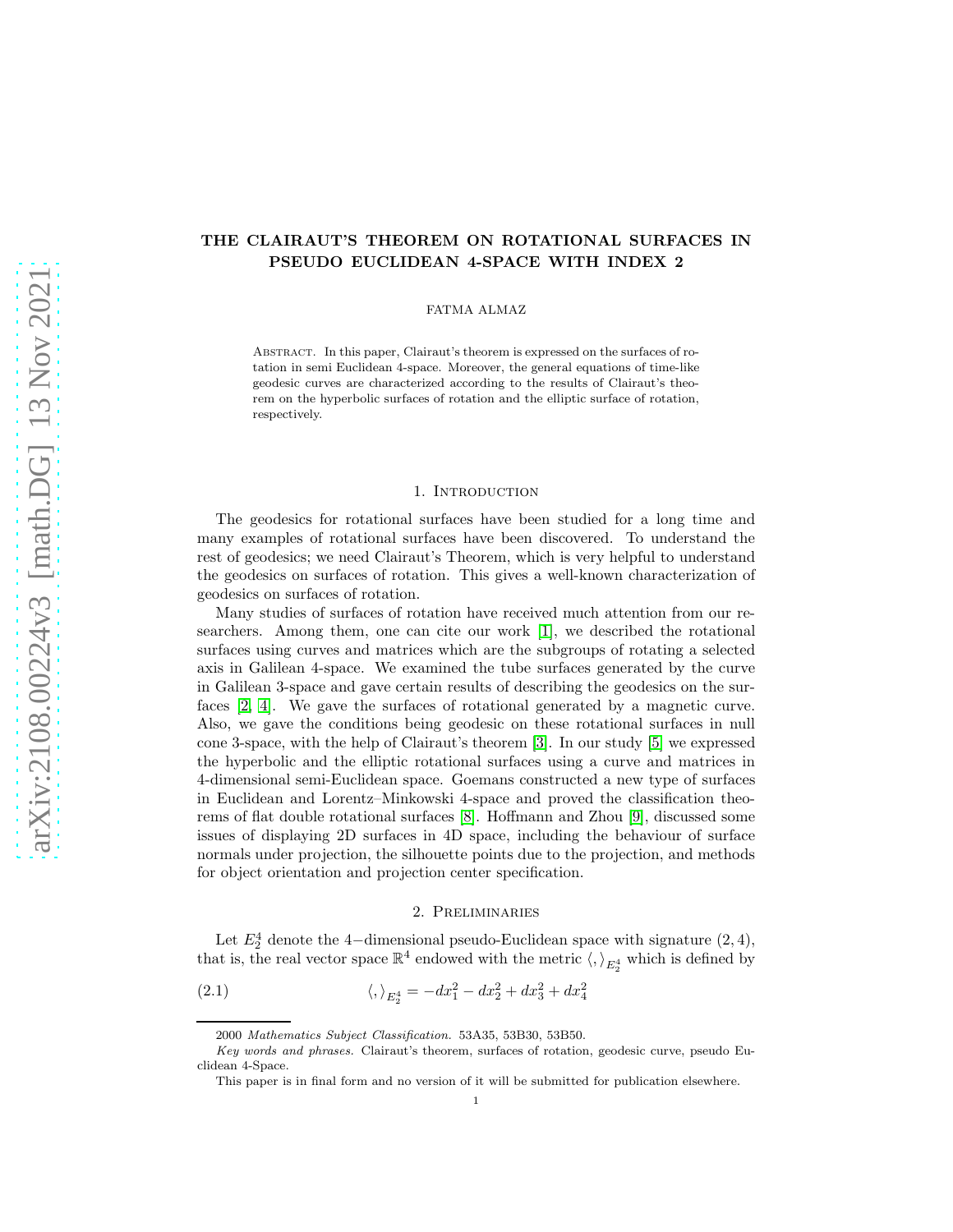or

(2.2) 
$$
g = \begin{bmatrix} -1 & 0 & 0 & 0 \\ 0 & -1 & 0 & 0 \\ 0 & 0 & 1 & 0 \\ 0 & 0 & 0 & 1 \end{bmatrix},
$$

where  $(x_1, x_2, x_3, x_4)$  is a standard rectangular coordinate system in  $E_2^4$ .

Recall that an arbitrary vector  $v \in E_2^4 \setminus \{0\}$  can have one of three characters: it can be space-like if  $g(v, v) > 0$  or  $v = 0$ , time-like if  $g(v, v) < 0$  and null if  $g(v, v) = 0$  and  $v \neq 0$ .

The norm of a vector v is given by  $||v|| = \sqrt{g(v, v)}$  and two vectors v and w are said to be orthogonal if  $g(v, w) = 0$ . A space-like or time-like curve  $x(s)$  has unit speed, if  $g(x', x') = \pm 1$ .

Let  $(x_1, x_2, x_3, x_4), (y_1, y_2, y_3, y_4), (z_1, z_2, z_3, z_4)$  be any three vectors in  $E_2^4$ . The pseudo Euclidean cross product is given as

$$
x \wedge y \wedge z = \begin{pmatrix} -i_1 & -i_2 & i_3 & i_4 \\ x_1 & x_2 & x_3 & x_4 \\ y_1 & y_2 & y_3 & y_4 \\ z_1 & z_2 & z_3 & z_4 \end{pmatrix},
$$

where  $i_1 = (1, 0, 0, 0), i_2 = (0, 1, 0, 0), i_3 = (0, 0, 1, 0), i_4 = (0, 0, 0, 1),$  [\[9\]](#page-11-6).

The pseudo-Riemannian sphere  $S_2^3(m,r)$  centred at  $m \in E_2^4$  with radius  $r > 0$ of  $E_2^4$  is defined by

$$
S_2^3(m,r) = \{x \in E_2^4 : \langle x - m, x - m \rangle = r^2\}.
$$

The pseudo-hyperbolic space  $H_1^3(m,r)$  centred at  $m \in E_2^4$  with radius  $r > 0$  of  $E_2^4$  is defined by

$$
H_1^3(m,r) = \{ x \in E_2^4 : \langle x - m, x - m \rangle = -r^2 \}.
$$

The pseudo-Riemannian sphere  $S_2^3(m,r)$  is diffeomorphic to  $\mathbb{R}^2 \times S$  and the pseudo-hyperbolic space  $H_1^3(m,r)$  is diffeomorphic to  $S^1 \times \mathbb{R}^2$ . The hyperbolic space  $H^3(m,r)$  is given by

$$
H^{3}(m,r) = \{x \in E_{2}^{4} : \langle x - m, x - m \rangle = -r^{2}, x_{1} > 0\},\,
$$

[\[7,](#page-11-7) [12,](#page-11-8) [14\]](#page-11-9).

**Definition 1.** [\[10\]](#page-11-10), A one-parameter group of diffeomorphisms of a manifold  $M$  is a regular map  $\psi : M \times \mathbb{R} \to M$ , such that  $\psi_t(x) = \psi(x, t)$ , where

- (1)  $\psi_t : M \to M$  is a diffeomorphism (2)  $\psi_0 = id$
- (3)  $\psi_{s+t} = \psi_s o \psi_t$ .

This group is attached with a vector field W given by  $\frac{d}{dt}\psi_t(x) = W(x)$ , and the group of diffeomorphism is said to be the flow of  $W$ .

Definition 2. If a one-parameter group of isometries is generated by a vector field W, then this vector field is called as a Killing vector field, [\[10\]](#page-11-10).

**Definition 3.** Let W be a vector field on a smooth manifold M and  $\psi_t$  be the local flow generated by W. For each  $t \in \mathbb{R}$ , the map  $\psi_t$  is a diffeomorphism of M and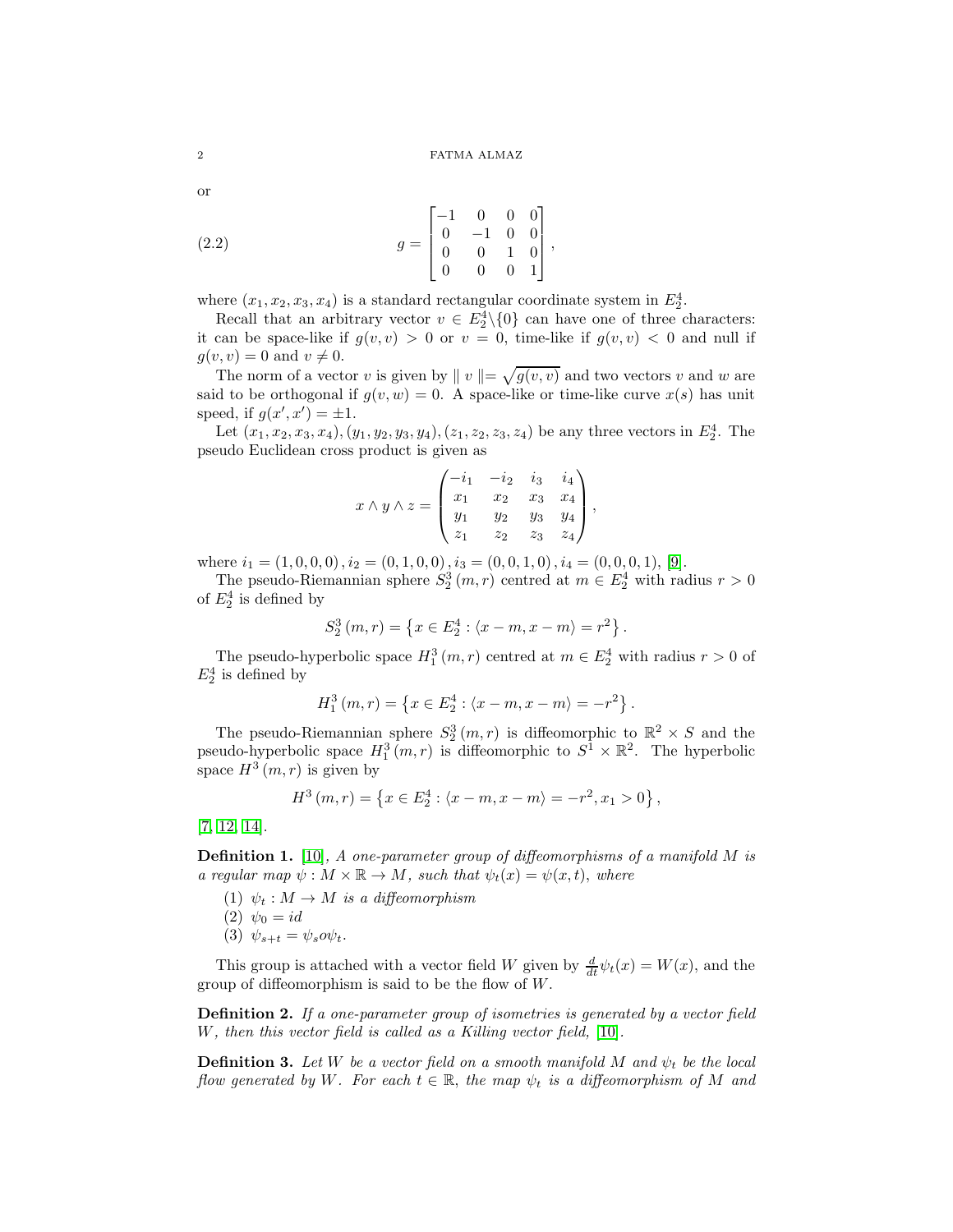given a function f on M, one considers the Pull-back  $\psi_t f$  and one defines the Lie derivative of the function f as to W by

(2.4) 
$$
L_w f = \lim_{t \to 0} \left( \frac{\psi_t f - f}{t} \right) = \frac{d \psi_t f}{dt}_{t=0}
$$

Let  $g_{\xi\varrho}$  be any pseudo-Riemannian metric, then the derivative is given as

$$
L_W g_{\xi\varrho} = g_{\xi\varrho,z} W^z + g_{\xi z} W^z_{,\varrho} + g_{z\varrho} W^z_{,\xi}.
$$

In Cartesian coordinates in Euclidean spaces where  $g_{\xi\rho,z} = 0$ , and the Lie derivative is given by

$$
L_w g_{\xi\varrho} = g_{\xi z} W_{,\varrho}^z + g_{z\varrho} W_{,\xi}^z.
$$

In  $[6, 10, 11, 15]$  $[6, 10, 11, 15]$  $[6, 10, 11, 15]$  $[6, 10, 11, 15]$ , the vector W generates a Killing field if and if only

 $L_w g = 0.$ 

**Theorem 1.** Let  $\xi$  be a geodesic on a surface of revolution  $\Upsilon$  and let  $\rho$  be the distance function of a point of  $\Upsilon$  from the axis of rotation, and let  $\theta$  be the angle between  $\xi$  and the meridians of  $\Upsilon$ . Then,  $\rho \sin \theta$  is constant along  $\xi$ . Conversely, if  $\rho \sin\theta$  is constant along some curve  $\xi$  in the surface, and if no part of  $\xi$  is part of some parallel of  $\Upsilon$ , then  $\xi$  is a geodesic, [\[13\]](#page-11-14).

Theorem 2. Let the pseudo Euclidean group be a subgroup of the diffeomorphisms group in  $E_2^4$  and let W be vector field which generate the isometries. Then, the killing vector field associated with the metric g is given as

$$
W(\xi, \varrho, \vartheta, \eta) = a(\eta \partial \xi + \xi \partial \eta) + b(\vartheta \partial \varrho + \varrho \partial \vartheta) + c(\vartheta \partial \xi + \xi \partial \vartheta)
$$

$$
+ d(\eta \partial \varrho + \varrho \partial \eta) + e(\vartheta \partial \eta - \eta \partial \vartheta) + f(\xi d\varrho - \varrho d\xi),
$$

where  $a, b, c, d, e, f \in \mathbb{R}_0^+$ , [\[5\]](#page-11-4).

**Theorem 3.** Let  $W(\xi, \varrho, \vartheta, \eta)$  be the killing vector field and let  $\gamma$  be a curve in  $E_2^4$ , then the surfaces of rotation are given as follows

(1) For the rotations  $\Omega_1 = \vartheta d\xi + \xi d\vartheta$  and  $\Omega_4 = \eta d\varrho + \varrho d\eta$ , the hyperbolic surface of rotation is given as

$$
\Upsilon^{1}(x, y, s) = \begin{pmatrix} f_{1} \cosh x + f_{3} \sinh x, f_{2} \cosh \alpha + f_{4} \sinh \alpha, \\ f_{1} \sinh x + f_{3} \cosh x, f_{2} \sinh \alpha + f_{4} \cosh \alpha \end{pmatrix}
$$

(2) For the rotations  $\Omega_2 = \eta d\xi + \xi d\eta$  and  $\Omega_3 = \vartheta d\varrho + \varrho d\vartheta$ , the hyperbolic surface of rotation is given as

$$
\Upsilon^{2}(y,z,s) = \begin{pmatrix} f_1 \cosh y + f_4 \sinh y, f_2 \cosh z + f_3 \sinh z, \\ f_2 \sinh z + f_3 \cosh z, f_1 \sinh y + f_4 \cosh y \end{pmatrix}
$$

(3) For the rotations  $\Omega_5 = \xi d\varrho - \varrho d\xi$  and  $\Omega_6 = \vartheta d\eta - \eta d\vartheta$ , the elliptic surface of rotation is given as

$$
\Upsilon^3(\beta,\theta,s) = \begin{pmatrix} f_1 \cos \beta + f_2 \sin \beta, -f_1 \sin \beta + f_2 \cos \beta, \\ f_3 \cos \theta + f_4 \sin \theta, -f_3 \sin \theta + f_4 \cos \theta \end{pmatrix},
$$

where  $-\infty < x, y, z, \alpha, \beta, \theta < \infty, s \in I$ , [\[5\]](#page-11-4).

# 3. CLAIRAUT'S THEOREM ON THE SURFACES OF ROTATION IN  $E_2^4$

This section will use three different types of surfaces of rotation given the previous section, and will generalize Clairaut's theorem to these surfaces in  $E_2^4$ .

.

.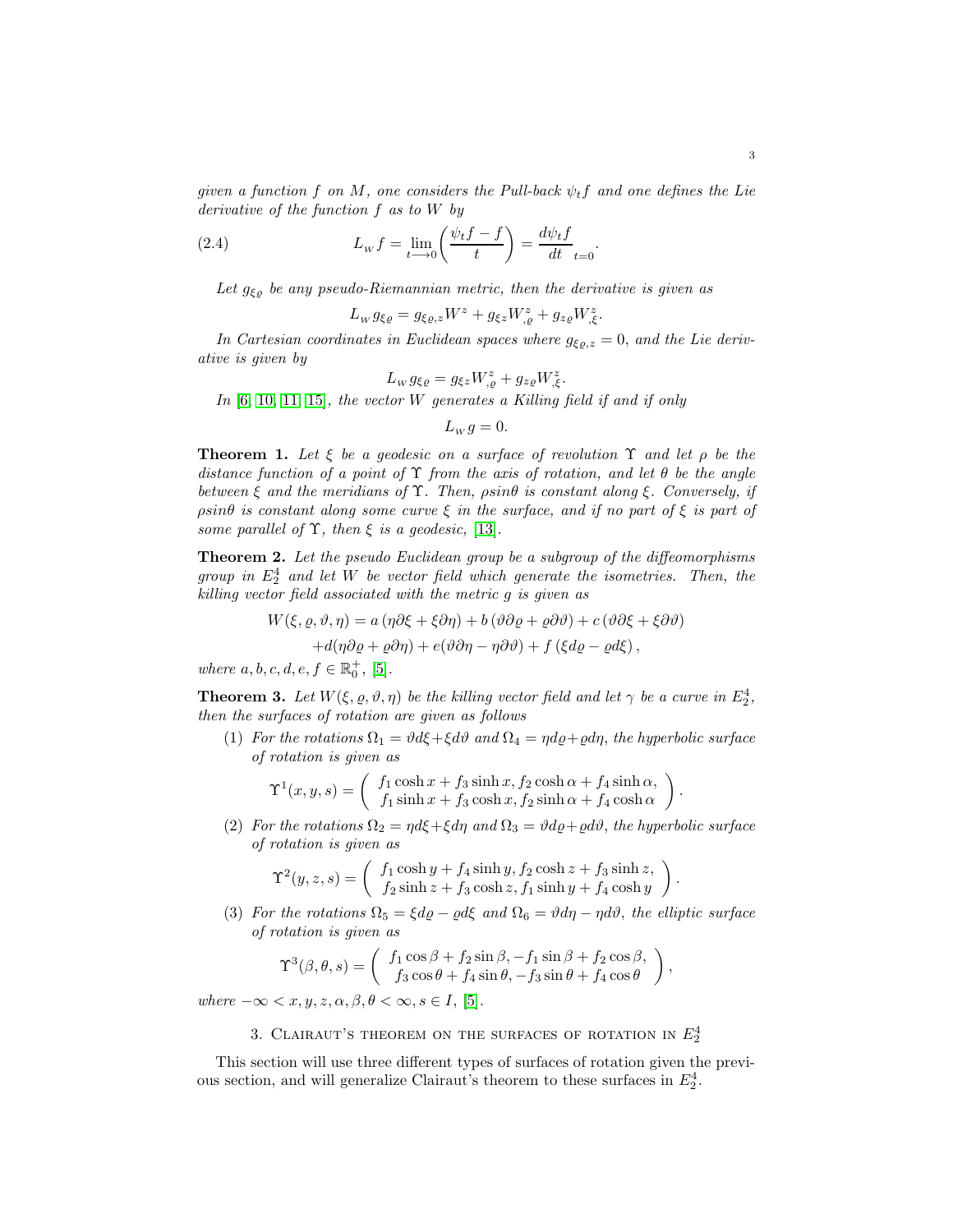3.1. Clairaut's theorem on the hyperbolic surface of rotation  $\Upsilon^1$ . In this section, one will use the hyperbolic surface of rotation parametrized as

$$
\Upsilon^{1}(x,\alpha,t) = \begin{pmatrix} f_{1}\cosh x + f_{3}\sinh x, f_{2}\cosh \alpha + f_{4}\sinh \alpha, \\ f_{1}\sinh x + f_{3}\cosh x, f_{2}\sinh \alpha + f_{4}\cosh \alpha \end{pmatrix}
$$

.

Also, one can take the planar curve  $\gamma$  for this surface of rotation to be the intersection of  $\Upsilon^1(x, \alpha, t)$  with  $\rho, \vartheta = 0$ . Therefore, one can write that the curve  $\gamma$ lies on the  $\xi\eta$ -plane, and the curve can be written by

$$
\gamma(t) = (f_1(t), 0, 0, f_4(t)); f_1, f_4 \in C^{\infty},
$$

then one has the parametrization

 $\Upsilon^1(x, \alpha, t) = (f_1 \cosh x, f_4 \sinh \alpha, f_1 \sinh x, f_4 \cosh \alpha);$ 

 $\Upsilon^1_x(x,\alpha,t)\ \ =\ \ \left(f_1\sinh x,0,f_1\cosh x,0\right); \\ \Upsilon^1_\alpha(x,\alpha,t)=(0,f_4\cosh\alpha,0,f_4\sinh\alpha)\,;$  $\Upsilon_t^1(x, \alpha, t) = (f'_1 \cosh x, f'_4 \sinh \alpha, f'_1 \sinh x, f'_4 \cosh \alpha).$ 

Hence, from the first fundamental form of the surface  $\Upsilon^1$ , one has

$$
\left\langle \Upsilon^1_x, \Upsilon^1_x \right\rangle = f^2_1; \left\langle \Upsilon^1_\alpha, \Upsilon^1_\alpha \right\rangle = -f^2_4; \left\langle \Upsilon^1_t, \Upsilon^1_t \right\rangle = f^{\prime 2}_4 - f^{\prime 2}_1;
$$

(3.1) 
$$
\langle \Upsilon_x^1, \Upsilon_\alpha^1 \rangle, \langle \Upsilon_x^1, \Upsilon_t^1 \rangle, \langle \Upsilon_\alpha^1, \Upsilon_t^1 \rangle = 0; \nI_{\Upsilon^1} = \begin{pmatrix} f_1^2 & 0 & 0 \\ 0 & -f_4^2 & 0 \\ 0 & 0 & f_4'^2 - f_1'^2 \end{pmatrix}
$$

and one can write Lagrangian equation

$$
L = f_1^2 \dot{x}^2 - f_4^2 \dot{\alpha}^2 + (f_4'^2 - f_1'^2) \dot{t}^2.
$$

So, the curve  $\gamma$  is time-like and one writes  $f_4'^2 - f_1'^2 = -1, f_1^2 > 0, -f_4^2 < 0$ . Then, one gets

$$
L = f_1^2 \dot{x}^2 - f_4^2 \dot{\alpha}^2 - \dot{t}^2.
$$

Hence, one can write following equations using Clairaut's theorem,

$$
\frac{\partial}{\partial s} \left( \frac{\partial L}{\frac{\partial x}{\partial s}} \right) = \frac{\partial L}{\partial x} \Rightarrow \frac{\partial}{\partial s} \left( 2f_1^2 \dot{x} \right) = 0; \frac{\partial}{\partial s} \left( \frac{\partial L}{\frac{\partial \alpha}{\partial s}} \right) = \frac{\partial L}{\partial \alpha} \Rightarrow \frac{\partial}{\partial s} \left( -2f_4^2 \dot{\alpha} \right) = 0,
$$
  

$$
\frac{\partial}{\partial s} \left( \frac{\partial L}{\frac{\partial t}{\partial s}} \right) = \frac{\partial L}{\partial t} \Rightarrow \frac{\partial}{\partial s} \left( -2\dot{t} \right) = 2f_1' f_1 \dot{x}^2 - f_4' f_4 \dot{\alpha}^2.
$$

Assume that  $\gamma(t)$  is a geodesic on the surface  $\Upsilon^1$ . Hence, the curve  $\gamma(t)$  can be written as .

$$
\dot{\gamma} = \dot{x}\Upsilon_x^1 + \dot{\alpha}\Upsilon_\alpha^1 + \dot{t}\Upsilon_t^1,
$$

one can note that  $\Upsilon_x^1 = f_1 N_x$  is a unit space-like vector pointing along x-axis of the meridians, and  $\Upsilon^1_\alpha = f_4 N_\alpha$  is a unit time-like vector pointing along the  $\alpha$ -axis of the parallels. Also  $\Upsilon_t^1 = N_t$  is a unit time-like vector pointing along t-axis of the parallels. It also follows that the plane spanned by  $N_t$ ,  $N_\alpha$  is space-like and  $\{\Upsilon_x^1, \Upsilon_\alpha^1, \Upsilon_t^1\}$  is an orthonormal basis. Also, from (3.1), one gets

(3.2) 
$$
\dot{\gamma} = f_1 \dot{x} N_x + f_4 \dot{\alpha} N_\alpha + i N_t.
$$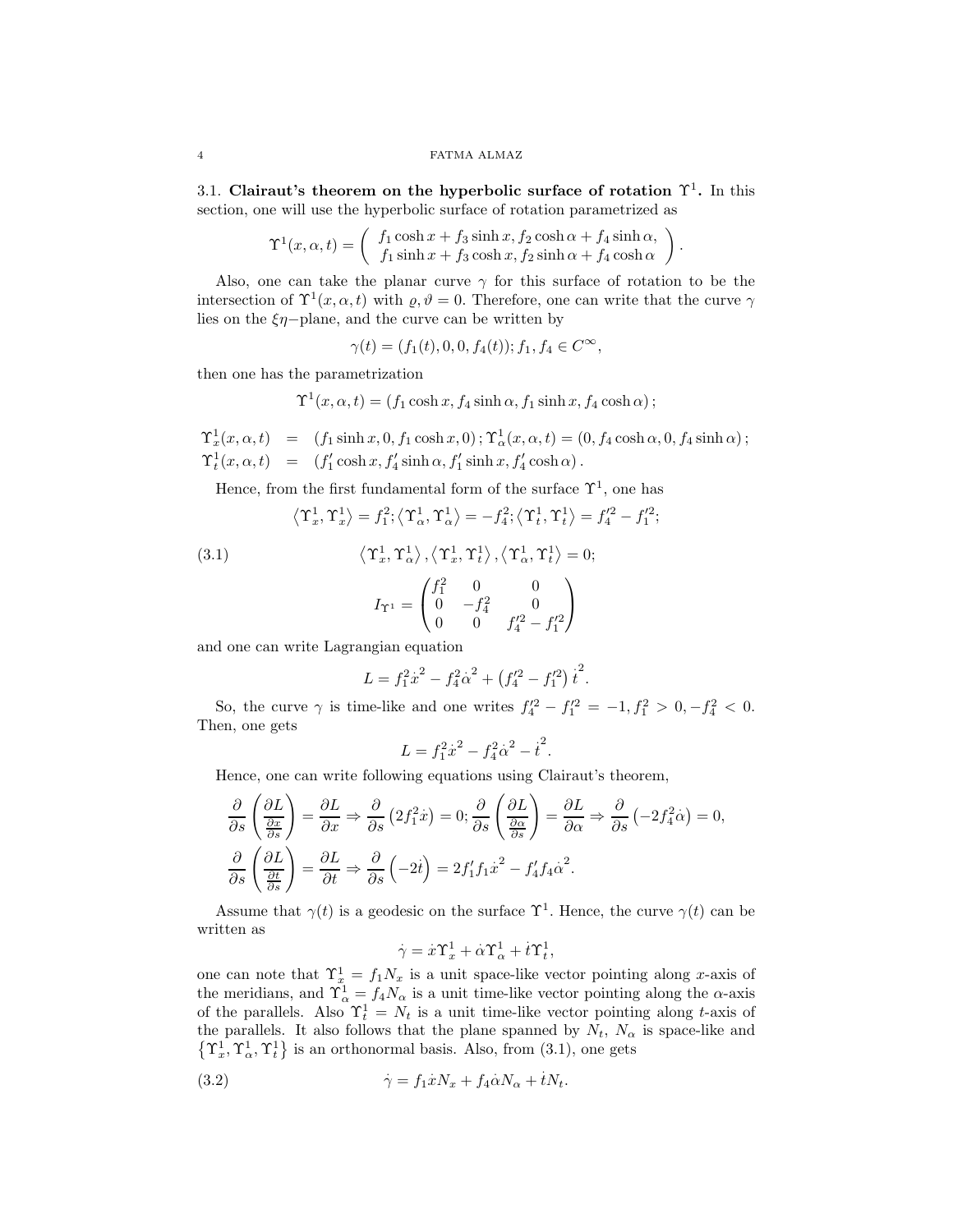Note that if the  $\gamma$  is time-like, since  $N_x^{\perp} \in Sp\{N_\alpha,N_t\}$  one gets

$$
\dot{\gamma} = f_1 N_x \dot{x} + \left( f_2 N_\alpha \dot{\alpha} + i N_t \right) = N_x \cos \varphi_1 + N_x^{\perp} \sin \varphi_1;
$$

(3.3) 
$$
= \cos \varphi_1 N_x + \cosh \theta_1 \sin \varphi_1 N_\alpha + \sinh \theta_1 \sin \varphi_1 N_t.
$$

Also, from (3.2) and (3.3), one can write

(3.4) 
$$
f_1 \dot{x} = \cos \varphi_1; f_4 \dot{\alpha} = \cosh \theta_1 \sin \varphi_1; t = \sinh \theta_1 \sin \varphi_1.
$$

Similarly, for the curve  $\gamma(t) = (0, f_2(t), f_3(t), 0); f_2, f_3 \in C^{\infty}$ . Then, the first fundamental form is written by

$$
I_{S^1} = \begin{pmatrix} -f_3^2 & 0 & 0\\ 0 & f_2^2 & 0\\ 0 & 0 & f_3'^2 - f_2'^2 \end{pmatrix}
$$

and similar calculations are obtained.

Hence, from the Lagrangian equation, one has

$$
2\ddot{t} = 2f'_1f_1\dot{x}^2 - f'_4f_4\dot{\alpha}^2.
$$

and

$$
\frac{\partial}{\partial s} (2f_1^2 \dot{x}) = 0 \Rightarrow x = \frac{c_1}{2f_1^2} + c_3; \ \frac{\partial}{\partial s} (-2f_4^2 \dot{\alpha}) = 0 \Rightarrow \alpha = \frac{c_2}{-2f_4^2} + c_4,
$$

which gives that  $2f_1^2$  $\dot{x}$  and  $-2f_4^2$  $\alpha$  are constant along the geodesic curve. It follows that the geodesics are given by

$$
\frac{\partial}{\partial s} \left( 2 f_1^2 \dot{x} \right) = 0; \frac{\partial}{\partial s} \left( -2 f_4^2 \dot{\alpha} \right) = 0; \frac{\partial}{\partial s} \left( -2 \dot{t} \right) = 2 f_1' f_1 \dot{x}^2 - f_4' f_4 \dot{\alpha}^2.
$$

Now, by using the equations (3.4) and from the previous equations, one writes

(3.5) 
$$
f_1 \dot{x} = \cos \varphi_1 \Rightarrow 2f_1^2 \dot{x} = 2f_1 \cos \varphi_1 = cons.
$$

(3.6) 
$$
f_4\dot{\alpha} = \cosh\theta_1 \sin\varphi_1 \Rightarrow -2f_4^2\dot{\alpha} = -2f_4\cosh\theta_1 \sin\varphi_1 = \text{cons.}
$$

$$
-2t = -2\sinh\theta_1 \sin\varphi_1 \neq \text{cons.}
$$

and for the equation  $\frac{\partial}{\partial s} \left( \frac{\partial L}{\partial s} \right)$  $\left( \frac{\partial L}{\partial x}, \text{ which means that} \right)$ 

$$
(3.7) \t\t x = \int \frac{\cos \varphi_1}{f_1} ds
$$

is constant along the geodesic, conversely, if  $\gamma$  is a curve with  $2f_1 \cos \varphi_1 = constant$ , the second equation is satisfied, differentiating  $L$  and substituting into the second Euler Lagrangian equation yields the first Lagrangian equation. Furthermore, for the equation  $\frac{\partial}{\partial s} \left( \frac{\partial L}{\partial s} \right)$  $\Big) = \frac{\partial L}{\partial \alpha},$ 

(3.8) 
$$
\alpha = \int \frac{1}{f_4} \cosh \theta_1 \sin \varphi_1 ds
$$

is constant along the curve  $\gamma$ . Therefore, one gives the following theorem as a result of Clairaut's theorem on the hyperbolic surface of rotation  $\Upsilon^1 \subset E_2^4$ .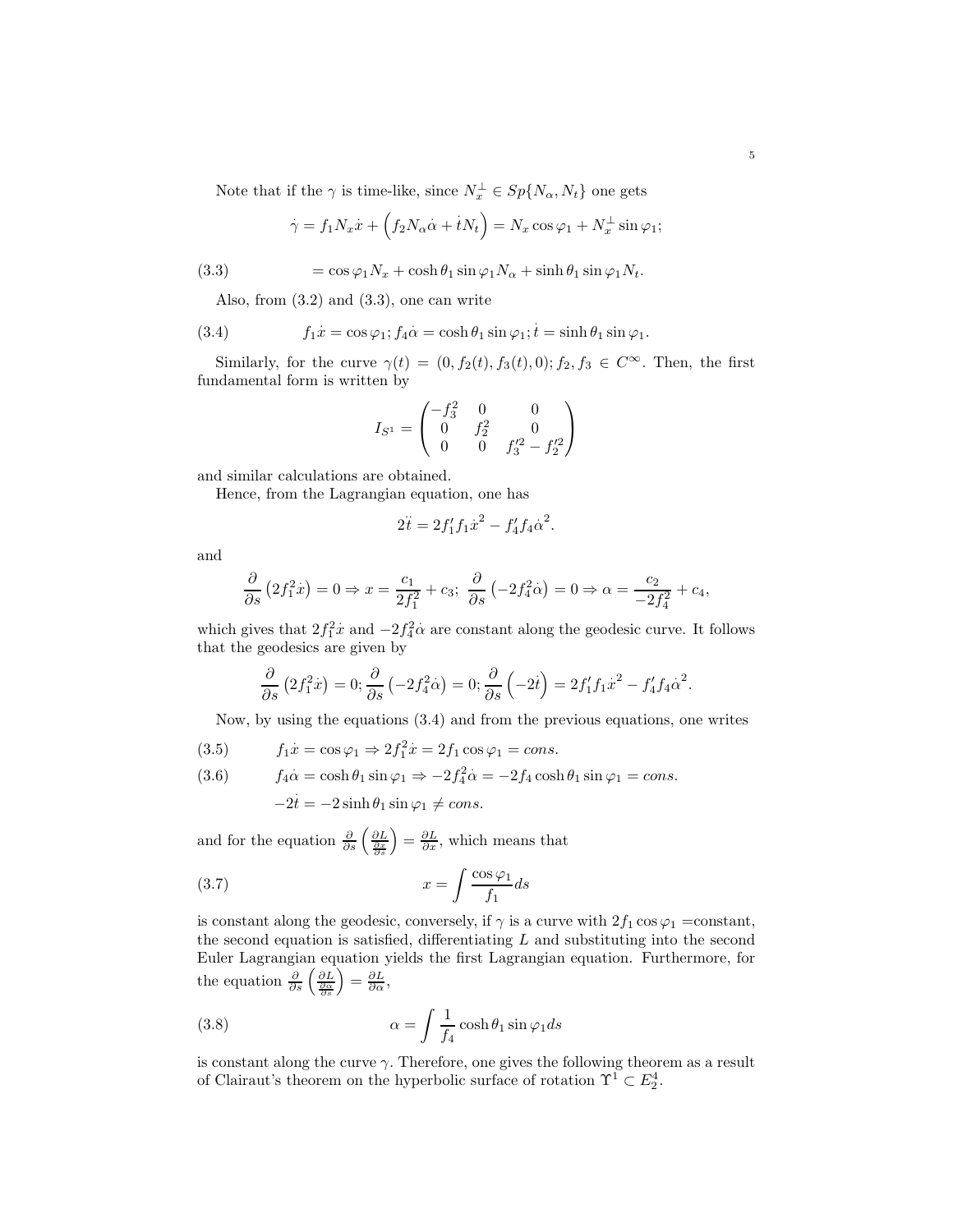## 6 FATMA ALMAZ

**Theorem 4.** Let  $\gamma$  be a time-like geodesic curve on the hyperbolic surface of rotation  $\Upsilon^1$  in the  $E_2^4$ , let  $f_1$  and  $f_4$  be the distance functions from the axis of rotation to a point on the surface,  $\varphi_1$  and  $\theta_1$  are the angles between the meridians of the surface and the time-like geodesic  $\gamma$ . The  $2f_1 \cos \varphi_1$  and  $-2f_4 \cosh \theta_1 \sin \varphi_1$  are constant along the curve  $\gamma$ , Conversely, if  $2f_1 \cos \varphi_1$  and  $-2f_4 \cosh \theta_1 \sin \varphi_1$  are constant along  $\gamma$ , if no part of some parallels of the surface of rotation, then  $\gamma$  is time-like geodesic.

If one wants to obtain the general equation of geodesics, one should consider the Euler-Lagrange equations

(3.9) 
$$
\dot{x} = \frac{dx}{ds} = \frac{1}{f_1} \cos \varphi_1; \dot{\alpha} = \frac{d\alpha}{ds} = \frac{1}{f_4} \cosh \theta_1 \sin \varphi_1
$$

then, adding  $(3.9)$  to Lagrangian equation L, one has

$$
L = f_1^2 \left(\frac{dx}{ds}\right)^2 - f_4^2 \left(\frac{d\alpha}{ds}\right)^2 - \left(\frac{dt}{dx}\frac{dx}{ds}\right)^2
$$

$$
\frac{dt}{dx} = f_1 \sqrt{1 - \cosh^2 \theta_1 \tan^2 \varphi_1 - L \sec^2 \varphi_1}
$$

or

$$
L = f_1^2 \left(\frac{dx}{ds}\right)^2 - f_4^2 \left(\frac{d\alpha}{ds}\right)^2 - \left(\frac{dt}{d\alpha}\frac{d\alpha}{ds}\right)^2
$$

$$
\frac{dt}{d\alpha} = f_2 \sqrt{\cot^2 \varphi_1 \tanh^2 \theta_1 - L \ sech^2 \varphi_1 \ cosec^2 \varphi_1}.
$$

Theorem 5. The general equation of geodesics on the hyperbolic surface of rotation  $\Upsilon^1 \subset E_2^4$ , and for the parameters  $x = \frac{1}{f_1} \cos \varphi_1$  and  $\alpha = \frac{1}{f_4} \cosh \theta_1 \sin \varphi_1$ , are given by

$$
\frac{dt}{dx} = f_1 \sqrt{1 - \cosh^2 \theta_1 \tan^2 \varphi_1 - L \sec^2 \varphi_1}
$$

or

$$
\frac{dt}{d\alpha} = f_2 \sqrt{\cot^2 \varphi_1 \tanh^2 \theta_1 - L \ sech^2 \varphi_1 \ cosec^2 \varphi_1}.
$$

3.2. Clairaut's theorem on the hyperbolic surface of rotation  $\Upsilon^2$ . In this section, one will use the hyperbolic surface of rotation parametrized as

$$
\Upsilon^{2}(y, z, t) = \begin{pmatrix} f_1 \cosh y + f_4 \sinh y, f_2 \cosh z + f_3 \sinh z, \\ f_2 \sinh z + f_3 \cosh z, f_1 \sinh y + f_4 \cosh y \end{pmatrix}
$$

,

then one can take the planar curve  $\gamma$  for this surface of rotation to be the intersection of  $\Upsilon^2(y, z, t)$  with  $\vartheta \eta = 0$ . Therefore, one can write that the curve  $\gamma$  lies on the  $\varrho\xi-\mathrm{plane},$  and one writes

$$
\gamma(t) = (f_1(t), f_2(t), 0, 0) \text{ or } \gamma(t) = (0, 0, f_3(t), f_4(t)); f_i \in C^{\infty},
$$

then one gets

$$
\begin{array}{rcl}\n\Upsilon^2(y,z,t) & = & (f_1 \cosh y, f_2 \cosh z, f_2 \sinh z, f_1 \sinh y) \text{ or} \\
\Upsilon^2(y,z,t) & = & (f_4 \sinh y, f_3 \sinh z, f_3 \cosh z, f_4 \cosh y).\n\end{array}
$$

Here one will use the surface of rotation generated by the curve  $\gamma(t) = (f_1(t), f_2(t), 0, 0)$ . Furthermore,

$$
\begin{aligned}\n\Upsilon_y^2 &= (f_1 \sinh y, 0, 0, f_1 \cosh y); \Upsilon_z^2 = (0, f_2 \sinh z, f_2 \cosh z, 0); \\
\Upsilon_t^2 &= (f_1' \cosh y, f_2' \cosh z, f_2' \sinh x, f_1' \sinh y),\n\end{aligned}
$$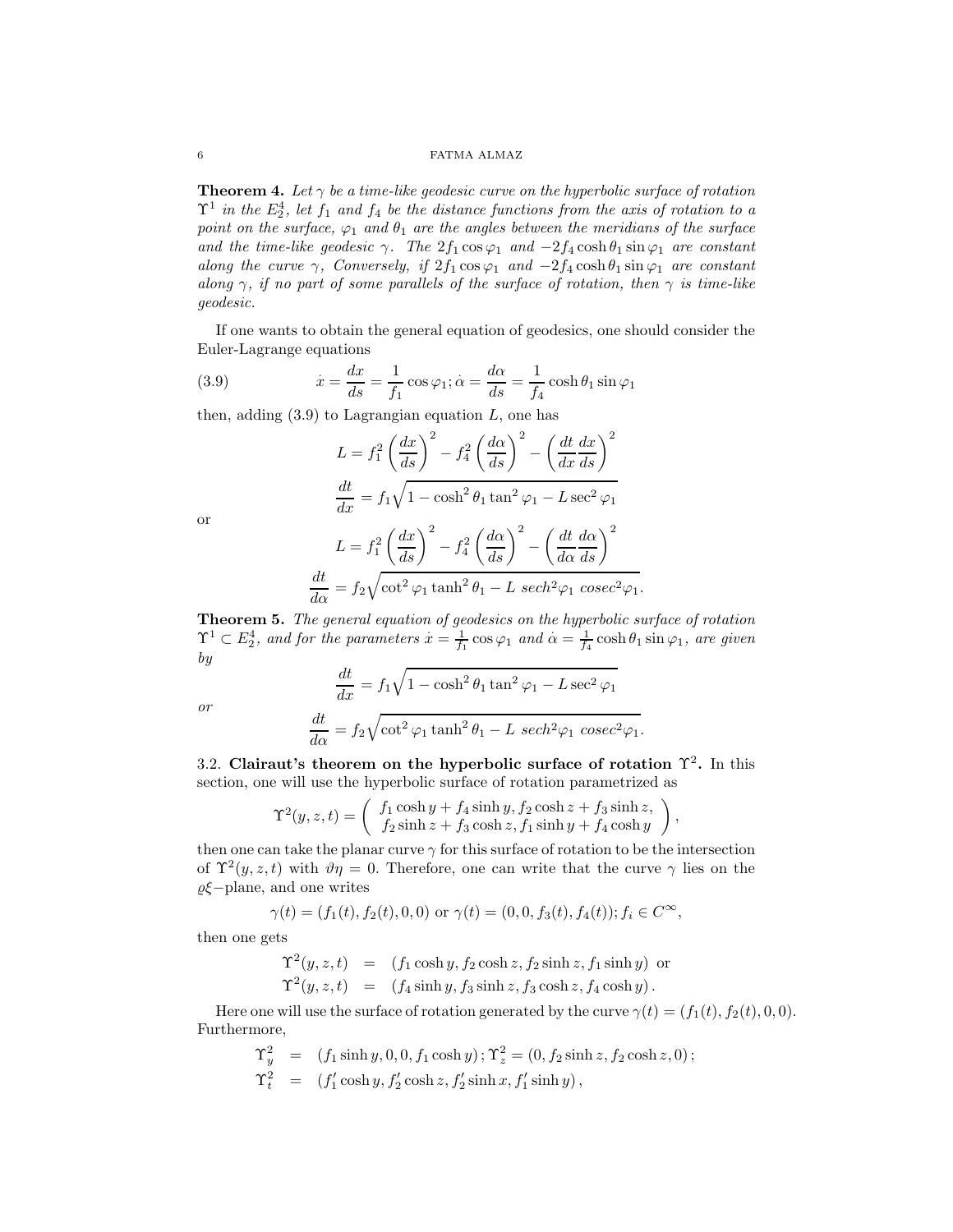by resulting in the first fundamental form:

(3.10)  
\n
$$
\langle \Upsilon_y^2, \Upsilon_y^2 \rangle = f_1^2; \langle \Upsilon_z^2, \Upsilon_z^2 \rangle = f_2^2; \langle \Upsilon_t^2, \Upsilon_t^2 \rangle = -f_2'^2 - f_1'^2;
$$
\n
$$
\langle \Upsilon_y^2, \Upsilon_z^2 \rangle, \langle \Upsilon_y^2, \Upsilon_t^2 \rangle, \langle \Upsilon_z^2, \Upsilon_t^2 \rangle = 0;
$$
\n
$$
I_{\Upsilon^2} = \begin{pmatrix} f_1^2 & 0 & 0 \\ 0 & f_2^2 & 0 \\ 0 & 0 & -f_1'^2 - f_1'^2 \end{pmatrix}
$$

and one can write Lagrangian equation as follows

$$
L = f_1^2 y^2 + f_2^2 z^2 + \left(-f_2'^2 - f_1'^2\right) t^2.
$$

Here, one is interested the metric in  $E_2^4$ . So, one takes  $\gamma$  to be time-like and one writes  $-f_2'^2 - f_1'^2 = -1, f_1^2, f_2^2 > 0$ . Then,

$$
L = f_1^2 y^2 + f_2^2 z^2 - t^2.
$$

Hence, one can obtain the following equations using Clairaut's theorem,

$$
\frac{\partial}{\partial s} \left( \frac{\partial L}{\frac{\partial y}{\partial s}} \right) = \frac{\partial L}{\partial y} \Rightarrow \frac{\partial}{\partial s} \left( 2f_1^2 \dot{y} \right) = 0; \frac{\partial}{\partial s} \left( \frac{\partial L}{\frac{\partial z}{\partial s}} \right) = \frac{\partial L}{\partial z} \Rightarrow \frac{\partial}{\partial s} \left( 2f_2^2 \dot{z} \right) = 0,
$$
  

$$
\frac{\partial}{\partial s} \left( \frac{\partial L}{\frac{\partial t}{\partial s}} \right) = \frac{\partial L}{\partial t} \Rightarrow \frac{\partial}{\partial s} \left( 2\dot{t} \right) = 2f_1' f_1 \dot{y}^2 + 2f_2' f_2 \dot{z}^2.
$$

Let  $\gamma(t)$  be a curve geodesic on the surface  $\Upsilon^2$ . Hence,  $\gamma(t)$  can be written as follows

$$
\dot{\gamma} = y\Upsilon_y^2 + z\Upsilon_z^2 + t\Upsilon_t^2.
$$

So, one can note that  $\Upsilon_t^2 = N_t$  is a unit time-like vector pointing along t-axis of the meridians, and  $\Upsilon_z^2 = f_2 N_z$  is a unit space-like vector pointing along the z-axis of the parallels. Also,  $\Upsilon_y^2 = f_1 N_y$  is a unit space-like vector pointing along y-axis of the parallels. It also follows that the plane spanned by  $N_y$ ,  $N_z$  is space-like and an orthonormal basis. Also, from (3.10), one gets

(3.11) 
$$
\dot{\gamma} = tN_t + f_1\dot{y}N_y + f_2\dot{z}N_z.
$$

Note that if  $\gamma$  is time-like curve, since  $N_t^{\perp} \in Sp(N_y, N_z)$ , one gets

$$
\dot{\gamma} = f_1 N_y \dot{y} + f_2 N_z \dot{z} + t N_t = N_t \cosh \varphi_2 + N_t^{\perp} \sinh \varphi_2;
$$

(3.12) 
$$
= \cosh \varphi_2 N_t + \cos \theta_2 \sinh \varphi_2 N_y + \sinh \varphi_2 \sin \theta_2 N_z,
$$

from  $(3.11)$  and  $(3.12)$ , one can write

(3.13) 
$$
f_1 y = \cos \theta_2 \sinh \varphi_2; f_2 z = \sinh \varphi_2 \sin \theta_2; t = \cosh \varphi_2.
$$

Hence, from the Lagrangian equation one has

$$
\ddot{t} = f_1' f_1 y^2 + f_2' f_2 z^2
$$

and

$$
\frac{\partial}{\partial s} (2f_1^2 \dot{y}) = 0 \Rightarrow y = \frac{c_1^2}{2f_1^2} + c_3^2; \ \frac{\partial}{\partial s} (2f_2^2 \dot{z}) = 0 \Rightarrow z = \frac{c_2^2}{2f_2^2} + c_4^2,
$$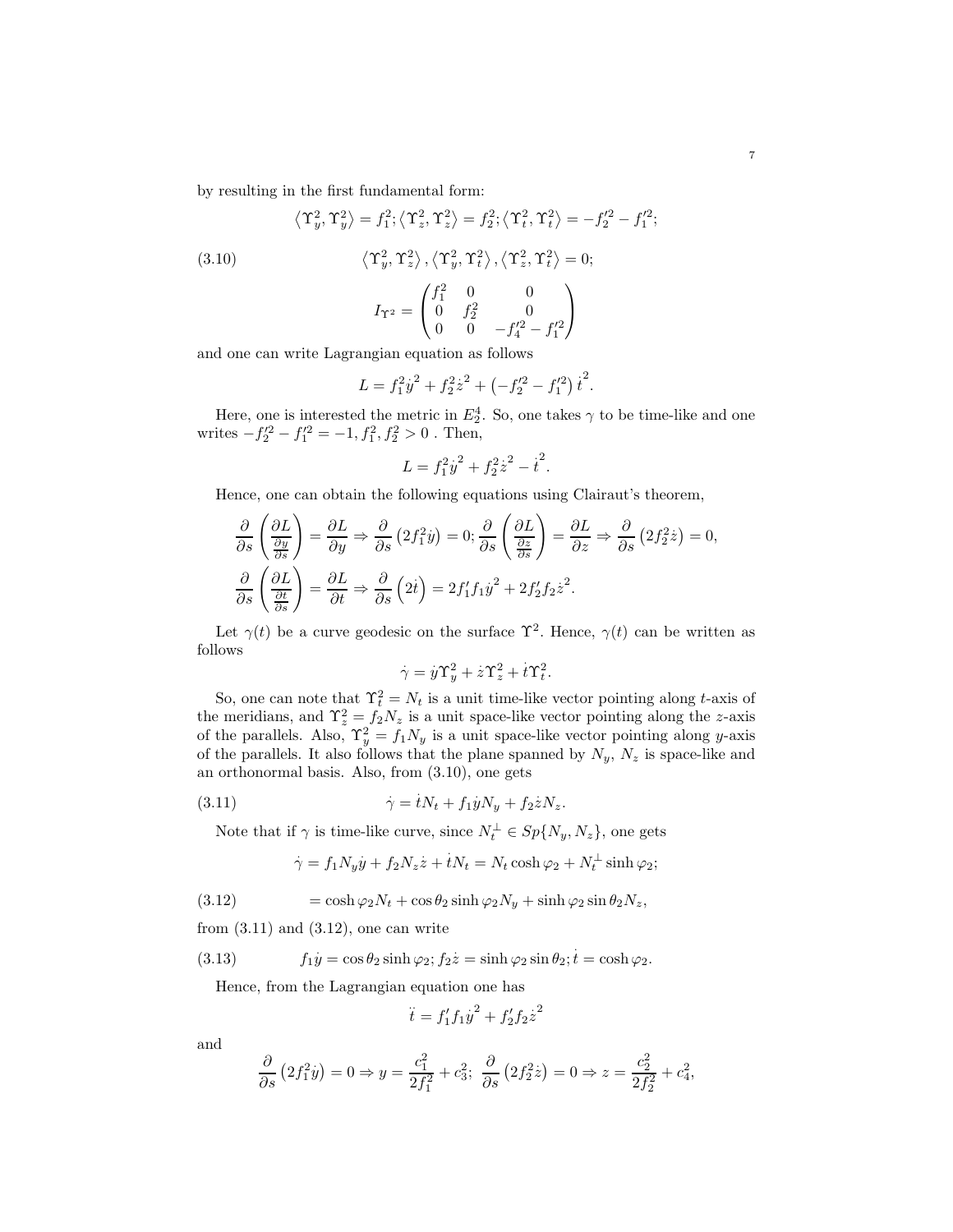which gives that  $2f_1^2$  $\dot{y}$  and  $2f_2^2$  $\dot{z}$  are constant along the geodesic. It follows that the geodesics can be written as

$$
\frac{\partial}{\partial s} (2f_1^2 \dot{y}) = 0; \frac{\partial}{\partial s} (2f_2^2 \dot{z}) = 0; \frac{\partial}{\partial s} (-t) = f_1' f_1 y^2 + f_2' f_2 z^2.
$$

Now, from (3.13) one gets

(3.14) 
$$
f_1 \dot{y} = \cos \theta_2 \sinh \varphi_2 \Rightarrow 2f_1^2 \dot{y} = 2f_1 \cos \theta_2 \sinh \varphi_2 = cons.
$$

(3.15) 
$$
f_2 \dot{z} = \sinh \varphi_2 \sin \theta_2 \Rightarrow 2f_2^2 \dot{z} = 2f_2 \sinh \varphi_2 \sin \theta_2 = \text{cons.}
$$

$$
2t = 2\cosh\varphi_2 \neq cons.
$$

for the equation  $\frac{\partial}{\partial s} \left( \frac{\partial L}{\partial s} \right)$  $\Big) = \frac{\partial L}{\partial y},$ (3.16)  $y = \int \frac{\cos \theta_2 \sinh \varphi_2}{f}$  $\frac{\sinh \varphi_2}{f_1}$  ds

is a constant, conversely, for the condition  $2f_1 \cos \theta_2 \sinh \varphi_2 = \text{constant}$ , the second equation is satisfied, differentiating  $L$  and substituting into the second Euler Lagrangian equation yields the first Lagrangian equation. Furthermore, for  $\frac{\partial}{\partial s}\left(\frac{\partial L}{\frac{\partial z}{\partial s}}\right)$  $\Big) = \frac{\partial L}{\partial z},$ 

(3.17) 
$$
z = \int \frac{\sinh \varphi_2 \sin \theta_2}{f_2} ds
$$

is constant along the curve  $\gamma$ . Hence, Clairaut's theorem is expressed on the hyperbolic surface of rotation given in  $E_2^4$ .

**Theorem 6.** Let  $\gamma$  be a time-like geodesic curve on the hyperbolic surface of rotation  $\Upsilon^2$  in the  $E_2^4$ , and let  $f_1$  and  $f_2$  be the distance functions from the axis of rotation to a point on the surface,  $\varphi_2$  and  $\theta_2$  are the angles between the meridians of the surface and the time-like geodesic curve  $\gamma$ . Then,  $2f_1 \cos \theta_2 \sinh \varphi_2$  and  $2f_2 \sin \theta_2 \sinh \varphi_2$  are constant along the curve  $\gamma$ . Conversely, if  $2f_1 \cos \theta_2 \sinh \varphi_2$  and  $2f_2 \sin \theta_2 \sinh \varphi_2$ are constant along the curve  $\gamma$ , if no part of some parallels of the surface of rotation, then  $\gamma$  is time-like geodesic.

In order to obtain the general equation of geodesics, one should consider the Euler-Lagrange equations

(3.18) 
$$
\dot{y} = \frac{dy}{ds} = \frac{\cos \theta_2 \sinh \varphi_2}{f_1}; \dot{z} = \frac{dz}{ds} = \frac{\sinh \varphi_2 \sin \theta_2}{f_2}.
$$

By adding the equations  $(3.18)$  at Lagrangian equation L, one has

$$
L = f_1^2 \left(\frac{dy}{ds}\right)^2 + f_2^2 \left(\frac{dz}{ds}\right)^2 - \left(\frac{dt}{dy}\frac{dy}{ds}\right)^2
$$

$$
\left(\frac{dt}{dx}\right)^2 \frac{\cos^2 \theta_2 \sinh^2 \varphi_2}{f_1^2} = \sinh^2 \varphi_2 - L \to \frac{dt}{dx} = \frac{f_1 \sqrt{\sinh^2 \varphi_2 - L}}{\cos \theta_2 \sinh \varphi_2}
$$

or

$$
L = f_1^2 \left(\frac{dy}{ds}\right)^2 + f_4^2 \left(\frac{dz}{ds}\right)^2 - \left(\frac{dt}{dz}\frac{dz}{ds}\right)^2
$$

$$
\left(\frac{dt}{dz}\right)^2 \left(\frac{\sinh\varphi_2 \sin\theta_2}{f_2}\right)^2 = \sinh^2\varphi_2 - L \to \frac{dt}{dz} = \frac{f_2\sqrt{\sinh^2\varphi_2 - L}}{\sinh\varphi_2 \sin\theta_2}.
$$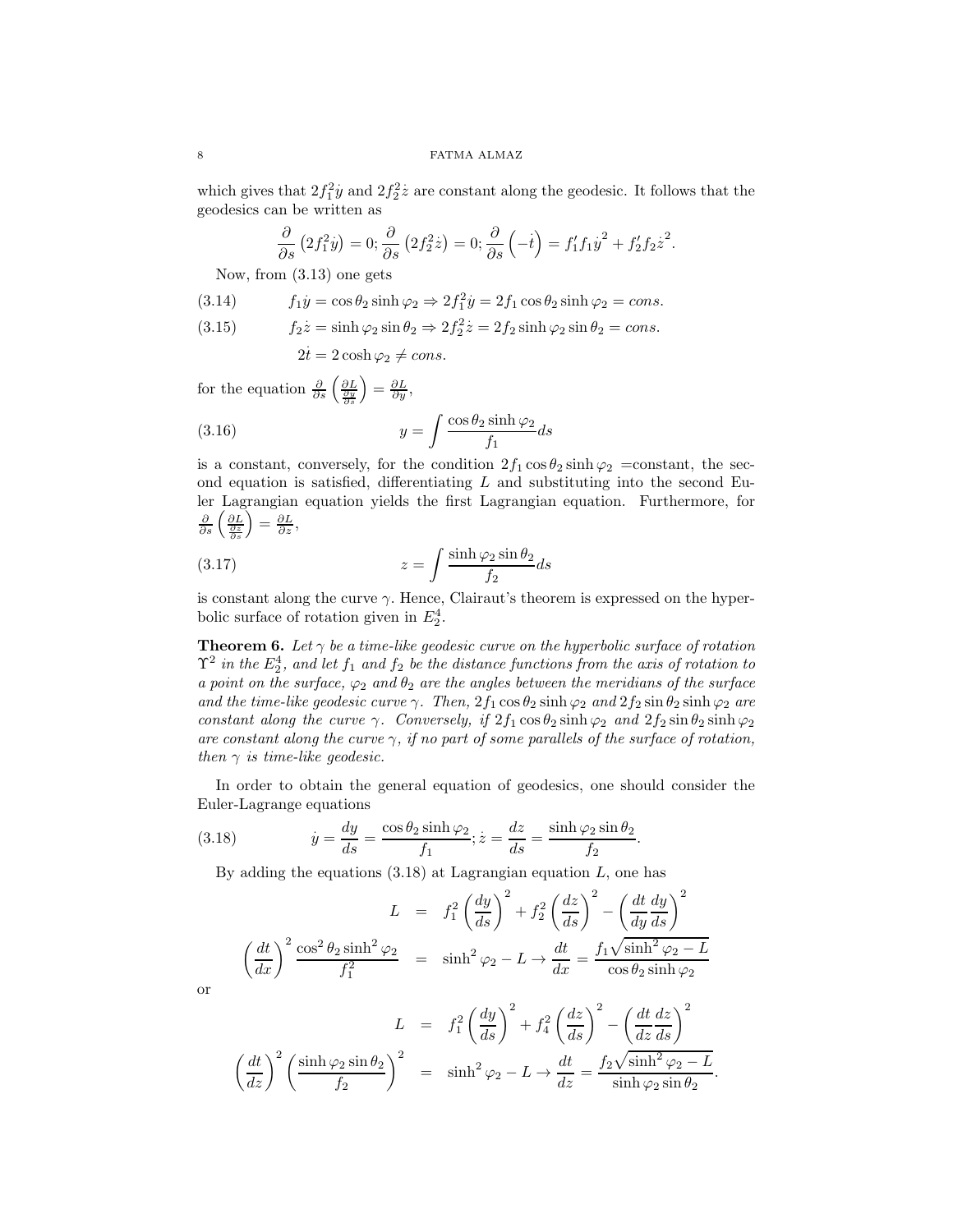**Theorem 7.** The general equation of geodesics on the hyperbolic surface of rotation  $\Upsilon^2 \subset E_2^4$ , and for the parameters  $y = \frac{\cos \theta_2 \sinh \varphi_2}{f_1}$  and  $z = \frac{\sinh \varphi_2 \sinh \varphi_2}{f_2}$ , are given by

$$
\frac{dt}{dx} = \frac{f_1}{\cos \theta_2 \sinh \varphi_2} \sqrt{\sinh^2 \varphi_2 - L}
$$

$$
\frac{dt}{dz} = \frac{f_2}{\sinh \varphi_2 \sin \theta_2} \sqrt{\sinh^2 \varphi_2 - L}.
$$

or

3.3. Clairaut's theorem on the elliptic surfaces of rotation 
$$
\Upsilon^3
$$
. In this section, one will use the elliptic surface rotation parametrized as

(3.19) 
$$
\Upsilon^3(\beta, v, s) = \begin{pmatrix} f_1 \cos \beta + f_2 \sin \beta, -f_1 \sin \beta + f_2 \cos \beta, \\ f_3 \cos v + f_4 \sin v, -f_3 \sin v + f_4 \cos v \end{pmatrix},
$$

then one can take the planar curve  $\gamma$  for this surface of rotation to be the intersection of  $\Upsilon^3(\beta, v, s)$  with  $\varrho \eta = 0$ . Therefore, the curve can be written by

$$
\gamma(t) = (0, f_2(t), 0, f_4(t)) \; ; f_i \in C^{\infty},
$$

then one has

$$
\Upsilon^3(\beta, v, s) = (f_2 \sin \beta, f_2 \cos \beta, f_4 \sin v, f_4 \cos v)
$$

and resulting in the first fundamental form:

$$
\begin{array}{rcl}\n\Upsilon_{\beta}^3 & = & \left(f_2 \cos \beta, -f_2 \sin \beta, 0, 0\right); \Upsilon_{\upsilon}^3 = \left(0, 0, f_4 \cos \upsilon, -f_4 \sin \upsilon\right); \\
\Upsilon_{t}^3 & = & \left(f_2' \sin \beta, f_2' \cos \beta, f_4' \sin \upsilon, f_4' \cos \upsilon\right); \\
& \left\langle \Upsilon_{\beta}^3, \Upsilon_{\beta}^3 \right\rangle = -f_2^2; \left\langle \Upsilon_{\upsilon}^3, \Upsilon_{\upsilon}^3 \right\rangle = f_4^2; \left\langle \Upsilon_{\upsilon}^3, \Upsilon_{\upsilon}^3 \right\rangle = -f_2'^2 + f_4'^2; \\
& \left\langle \Upsilon_{\beta}^3, \Upsilon_{\upsilon}^3 \right\rangle, \left\langle \Upsilon_{\beta}^3, \Upsilon_{\upsilon}^3 \right\rangle, \left\langle \Upsilon_{\upsilon}^3, \Upsilon_{\upsilon}^3 \right\rangle = 0\n\end{array}
$$

and

$$
I_{\Upsilon^3} = \begin{pmatrix} -f_2^2 & 0 & 0 \\ 0 & f_4^2 & 0 \\ 0 & 0 & -f_2'^2 + f_4'^2 \end{pmatrix}.
$$

Hence, one can write Lagrangian equation as follows

$$
L = -f_2^2 \dot{\beta}^2 + f_4^2 \dot{v}^2 + \left(-f_2'^2 + f_4'^2\right) \dot{t}^2.
$$

If one takes  $\gamma$  to be time-like, one can write  $-f_2'^2 + f_4'^2 = -1, f_4^2 > 0, -f_2^2 < 0$ . Then,

$$
L = -f_2^2 \dot{\beta}^2 + f_4^2 \dot{v}^2 - \dot{t}^2.
$$

Hence, one obtains the following equations using Clairaut's theorem,

$$
\frac{\partial}{\partial s} \left( \frac{\partial L}{\frac{\partial \beta}{\partial s}} \right) = \frac{\partial L}{\partial \beta} \Rightarrow \frac{\partial}{\partial s} \left( -2f_2^2 \beta \right) = 0; \frac{\partial}{\partial s} \left( \frac{\partial L}{\frac{\partial v}{\partial s}} \right) = \frac{\partial L}{\partial v} \Rightarrow \frac{\partial}{\partial s} \left( 2f_4^2 \dot{v} \right) = 0,
$$
  

$$
\frac{\partial}{\partial s} \left( \frac{\partial L}{\frac{\partial t}{\partial s}} \right) = \frac{\partial L}{\partial t} \Rightarrow \frac{\partial}{\partial s} \left( 2\dot{t} \right) = -2f_2' f_2 \dot{\beta}^2 + 2f_4' f_4 \dot{\theta}^2.
$$

Let  $\gamma$  be a geodesic curve on  $\Upsilon^3$ . Hence,  $\gamma(t)$  can be written as follows

$$
\dot{\gamma} = \dot{\beta}\Upsilon_{\beta}^2 + \dot{\upsilon}\Upsilon_{\upsilon}^2 + \dot{t}\Upsilon_t^2.
$$

Hence, one can note that  $\Upsilon_t^2 = N_t$  is a unit time-like vector pointing along t-axis of the parallels, and  $\Upsilon_{\beta}^2 = f_2 N_{\beta}$  is a unit time-like vector pointing along the  $\beta$ -axis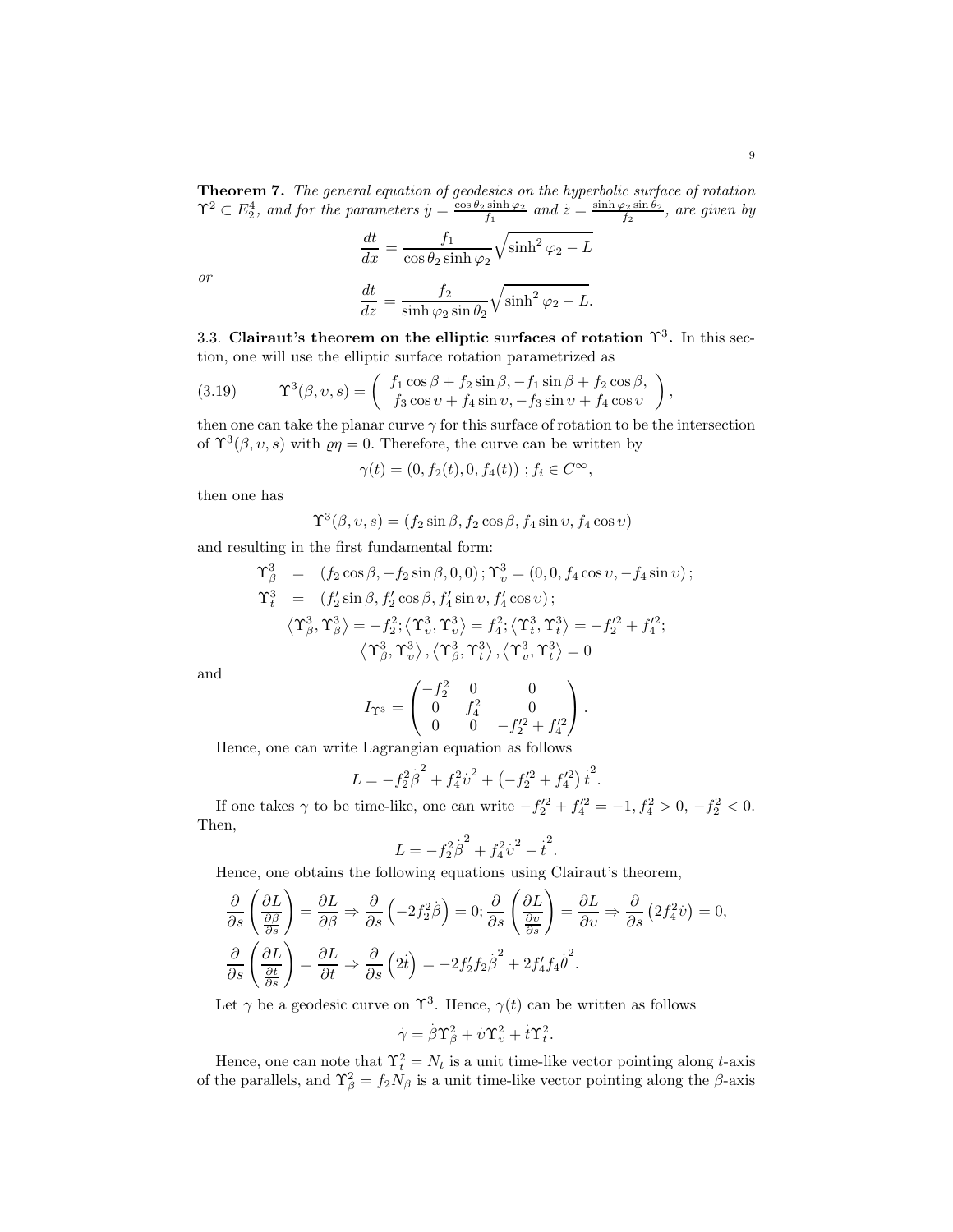of the parallels. Also,  $\Upsilon_v^2 = f_4 N_v$  is a unit space-like vector pointing along v-axis of the meridians. It also follows that the plane spanned by  $N_{\beta}$ ,  $N_{\beta}$  is time-like and an orthonormal basis. Also, from (4.21), one gets

(3.20) 
$$
\dot{\gamma} = tN_t + f_2\beta N_\beta + f_4\dot{\nu}N_\nu.
$$

Note that the  $\gamma$  is time-like curve, since  $N_v^{\perp} \in Sp(N_t, N_\beta)$ , one gets

$$
N^\perp_v = \cosh \theta_3 N_\beta + \sinh \theta_3 N_t,
$$

(3.21) 
$$
\dot{\gamma} = iN_t + f_2\beta N_\beta + f_4\dot{v}N_v = \cos\varphi_3 N_t + \sin\varphi_3 \cosh\theta_3 N_\beta + \sinh\theta_3 \sin\varphi_3 N_v.
$$
 Furthermore, from (3.20) and (3.21), one writes

 $(3.22)$  $\beta = \sin \varphi_3 \cosh \theta_3$ ;  $f_4 v = \sinh \theta_3 \sin \varphi_3$ ;  $t = \cos \varphi_3$ .

Hence, from the Lagrangian equations, one has

$$
\frac{\partial}{\partial s} \left( -\dot{t} \right) = f_1' f_1 \dot{y}^2 + f_2' f_2 \dot{z}^2 \to -\ddot{t} = f_2' f_2 \dot{\beta}^2 + f_4' f_4 \dot{v}^2;
$$
  

$$
\frac{\partial}{\partial s} \left( -2 f_2^2 \dot{\beta} \right) = 0 \Rightarrow y = \frac{-c_1^3}{2 f_2^2} + c_3^3; \frac{\partial}{\partial s} \left( 2 f_4^2 \dot{v} \right) = 0 \Rightarrow z = \frac{c_2^3}{2 f_4^2} + c_4^3,
$$

which gives that  $2f_2^2$  $\stackrel{\cdot}{\beta}$  and  $2f_4^2$  $\dot{v}$  are constant along the geodesic, and by using  $(3.22)$ one obtains . .

(3.23) 
$$
f_2\dot{\beta} = \sin\varphi_3 \cosh\theta_3 \Rightarrow 2f_2^2\beta = 2f_2\sin\varphi_3 \cosh\theta_3 = cons.
$$

(3.24) 
$$
f_4 \dot{v} = \sinh \theta_3 \sin \varphi_3 \Rightarrow 2f_4^2 \dot{v} = 2f_4 \sinh \theta_3 \sin \varphi_3 = \text{cons.}
$$

$$
2\dot{t} = 2 \cos \varphi_3 \neq \text{cons.}
$$

for 
$$
\frac{\partial}{\partial s} \left( \frac{\partial L}{\partial s} \right) = \frac{\partial L}{\partial \beta}
$$
, one has  $f_2 \dot{\beta} = \sin \varphi_3 \cosh \theta_3$ ;  $f_4 \dot{v} = \sinh \theta_3 \sin \varphi_3$ ;  $\dot{t} = \cos \varphi_3$ ,

(3.25) 
$$
\beta = \int \frac{\sin \varphi_3 \cosh \theta_3}{f_2} ds
$$

is a constant, conversely for the condition  $2f_2 \sin \varphi_3 \cosh \theta_3 = \text{constant}$  and the equation  $\frac{\partial}{\partial s} \left( \frac{\partial L}{\partial s} \right)$  $\Big) = \frac{\partial L}{\partial v},$ 

(3.26) 
$$
v = \int \frac{\sinh \theta_3 \sin \varphi_3}{f_4} ds
$$

is constant along the curve  $\gamma$ . Hence, the following theorem can be given.

**Theorem 8.** Let  $\gamma$  be a time-like geodesic curve on the elliptic surface of rotation  $\Upsilon^3 \subset E_2^4$ , and let  $f_2$  and  $f_4$  be the distance functions from the axis of rotation to a point on the surface,  $\varphi_3$  and  $\theta_3$  are the angles between the meridians of the surface and the time-like geodesic curve  $\gamma$ . Then,  $2f_2 \sin \vartheta_3 \cosh \vartheta_3$  and  $2f_4 \sinh \vartheta_3 \sin \varphi_3$  are constant along the curve  $\gamma$ . Conversely, if  $2f_2 \sin \vartheta_3 \cosh \vartheta_3$  and  $2f_4 \sinh \vartheta_3 \sin \varphi_3$ are constant along the curve  $\gamma$ , if no part of some parallels of the surface of rotation, then  $\gamma$  is time-like geodesic curve.

For the general equation of geodesics, one should consider the Euler-Lagrange equations

(3.27) 
$$
\beta = \frac{d\beta}{ds} = \frac{\sin\varphi_3 \cosh\theta_3}{f_2}; \dot{v} = \frac{dv}{ds} = \frac{\sinh\theta_3 \sin\varphi_3}{f_4}.
$$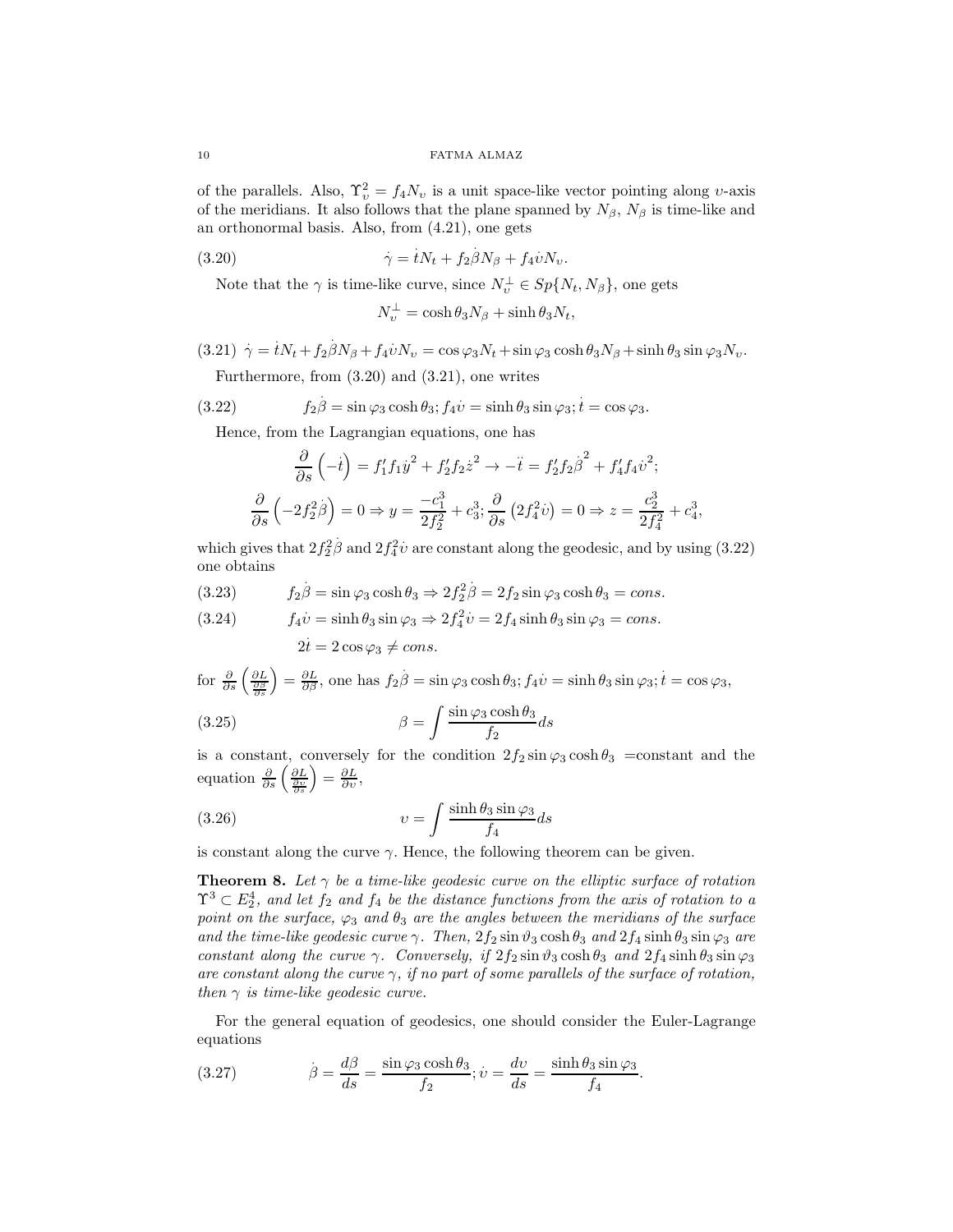By adding the equations in  $(3.27)$  at Lagrangian equation L, one has

$$
L = -f_2^2 \left(\frac{d\beta}{ds}\right)^2 + f_4^2 \left(\frac{dv}{ds}\right)^2 - \left(\frac{dt}{d\beta}\frac{d\beta}{ds}\right)^2
$$

$$
\left(\frac{dt}{d\beta}\right)^2 \frac{\sin^2 \varphi_3 \cosh^2 \theta_3}{f_2^2} = -\sin^2 \varphi_3 - L; \frac{dt}{d\beta} = i \frac{f_2 \sqrt{L + \sin^2 \varphi_3}}{\sin \varphi_3 \cosh \theta_3}
$$

$$
L = -f_2^2 \left(\frac{d\beta}{ds}\right)^2 + f_4^2 \left(\frac{dv}{ds}\right)^2 - \left(\frac{dt}{dv}\frac{dv}{ds}\right)^2
$$

$$
\left(\frac{dt}{dv}\right)^2 \left(\frac{\sinh \theta_3 \sin \varphi_3}{f_4}\right)^2 = -\sin^2 \varphi_3 - L \to \frac{dt}{dv} = i \frac{f_4}{\sinh \theta_3 \sin \varphi_3} \sqrt{\sin^2 \varphi_3 + L}.
$$

Theorem 9. The general equation of geodesics on the elliptic surface of rotation  $\Upsilon^3 \subset E_2^4$ , and for the parameters  $\beta = \frac{\sin \varphi_3 \cosh \theta_3}{f_2}$  and  $\dot{v} = \frac{\sinh \theta_3 \sin \varphi_3}{f_4}$ , are given by

$$
\frac{dt}{d\beta} = i \frac{f_2 \sqrt{L + \sin^2 \varphi_3}}{\sin \varphi_3 \cosh \theta_3} \text{ or } \frac{dt}{dv} = i \frac{f_4}{\sinh \theta_3 \sin \varphi_3} \sqrt{\sin^2 \varphi_3 + L}.
$$

## 4. CONCLUSION

This study generalizes Clairaut's theorem to pseudo Euclidean 4-space with two index, and reviews Clairaut's theorem of surfaces of rotation which define a well-known characterization of geodesics on a surface of rotation. Therefore, it is shown that the time-like geodesic curves on the hyperbolic surface of rotation  $\Upsilon^1$ are completely characterized by  $2f_1 \cos \varphi_1$  and  $-2f_4 \cosh \theta_1 \sin \varphi_1$  being constant, the time-like geodesics on the hyperbolic surface of rotation  $\Upsilon^2$  are characterized by  $2f_1 \cos \theta_2 \sinh \varphi_2$  and  $2f_2 \sinh \varphi_2 \sin \theta_2$  being constant, and finally the time-like geodesics on the elliptic surface of rotation  $\Upsilon^3$  are characterized by  $2f_2 \sin \varphi_3 \cosh \theta_3$ and  $2f_4 \sinh \theta_3 \sin \varphi_3$  being constant, respectively.

The authors are currently working on the properties of these surfaces of rotation with a view to devising suitable metric in  $E_2^4$  by adapting the type of conservation laws considered in the paper. In our future studies, the physical terms such as specific energy and specific angular momentum will be examined with the help of the conditions obtained by using the Clairaut's theorem for geodesics on these special surfaces.

# 5. Acknowledgements

The authors wish to express their thanks to the authors of literatures for the supplied scientific aspects and idea for this study. Furthermore, we request to explain great thanks to the reviewers for the constructive comments and inputs given to improve the quality of our work.

## 6. Funding

Not applicable

or